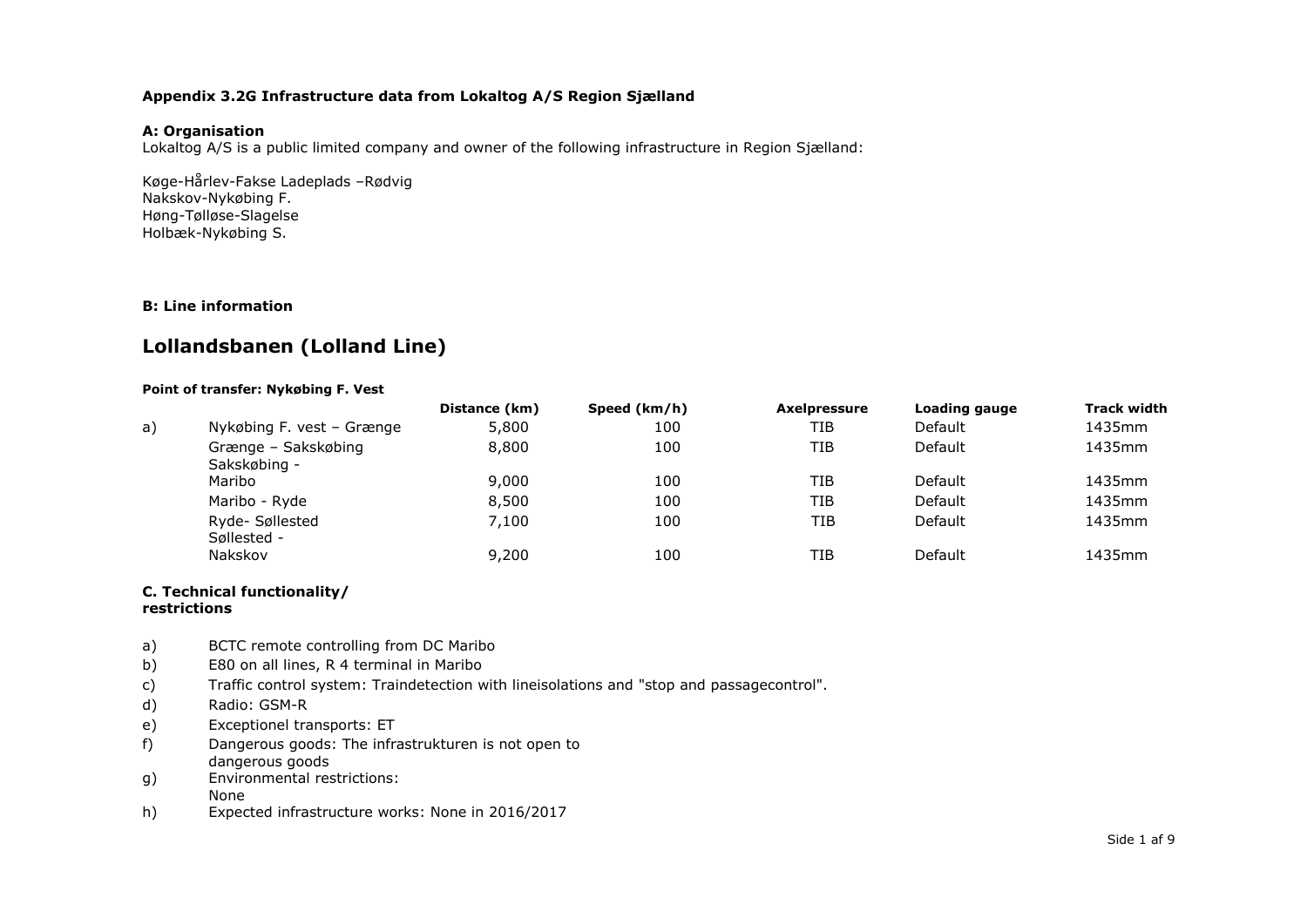| <b>D: Stations</b> |        |                     |                                          |                                    |                                |    |              |
|--------------------|--------|---------------------|------------------------------------------|------------------------------------|--------------------------------|----|--------------|
|                    | Km     | No. of<br>platforms | Platformdimension (cm)                   | <b>Lenght of</b><br>platform(m     | Passagerinformation Ticketsale | s  | <b>Lifts</b> |
| Ø. Toreby          | 2,800  | $\mathbf{1}$        | <b>Track 1: 55</b>                       | Track 1:<br>108                    | Speaker/infoscreen             | No | <b>No</b>    |
| Grænge             | 7,600  | $\mathbf{1}$        | <b>Track 1: 35</b><br><b>Track 2: 35</b> | Track 1:<br>190<br>Track 2:<br>190 | Speaker/infoscreen             | No | No           |
| Sakskøbing         | 16,400 | $\overline{2}$      | <b>Track 1: 35</b><br><b>Track 2: 35</b> | Track 1:<br>214<br>Track 2:<br>128 | Speaker/infoscreen             | No | <b>No</b>    |
| Maribo             | 25,400 | $\overline{2}$      | <b>Track 1: 35</b><br><b>Track 2: 35</b> | Track 1:<br>218<br>Track 2:<br>210 | Speaker/infoscreen             | No | <b>No</b>    |
| Ryde               | 33,900 | $\mathbf 1$         | <b>Track 1: 35</b><br><b>Track 2: 35</b> | Track 1:<br>200 Track<br>2:200     | Speaker/infoscreen             | No | No           |
| Søllested          | 41,000 | $\overline{2}$      | <b>Track 1: 35</b><br><b>Track 2: 35</b> | Track 1:<br>200<br>Track 2:<br>202 | Speaker/infoscreen             | No | <b>No</b>    |
| Avnede T           | 45,100 | $\mathbf{1}$        | <b>Track 1: 35</b>                       | Track 1:<br>100                    | Speaker/infoscreen             | No | No           |
| Nakskov            | 50,200 | $\overline{2}$      | <b>Track 1: 35</b><br><b>Track 2: 35</b> | Track 1:<br>230<br>Track 2:<br>156 | Speaker/infoscreen             | No | No           |

### **E: Service facilities**

| E: Service iachities |       |             |  |  |  |
|----------------------|-------|-------------|--|--|--|
|                      | Water | Electricity |  |  |  |
| Grænge               | No    | No          |  |  |  |
| Sakskøbing           | No    | No          |  |  |  |
| Maribo               | No    | No          |  |  |  |
| Ryde                 | No    | No          |  |  |  |
| Søllested            | No    | No          |  |  |  |
| Nakskov              | Yes   | Yes         |  |  |  |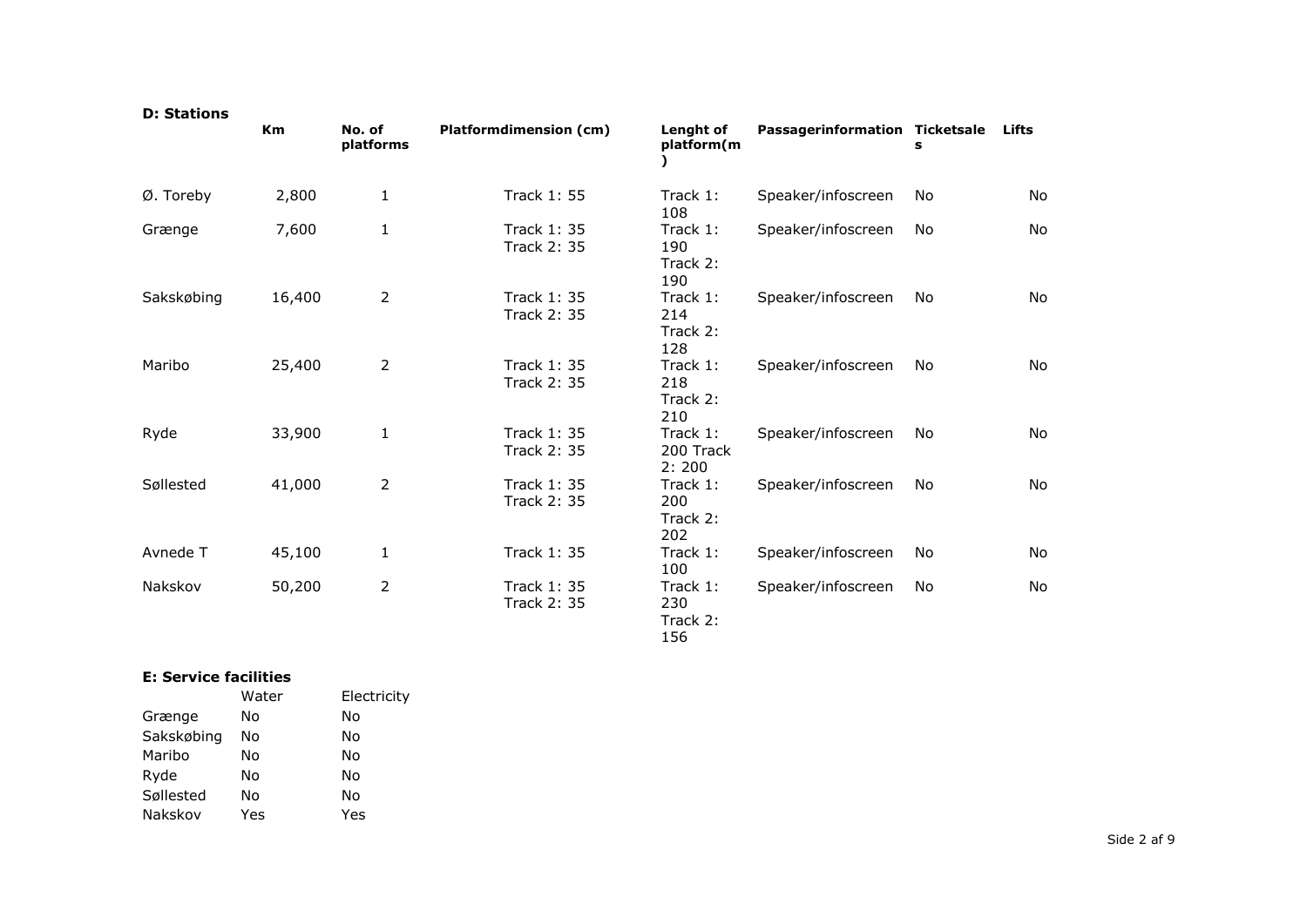### **F: Freight terminals**

None

# **Odsherredsbanen (Odsherred Line)**

## **F: Line information.**

### **Point of transfer: Holbæk**

|    |                        | Distance (km) | Speed (km/h) | <b>Akselpressure</b> | Loading<br>gauge | Trackwidth |
|----|------------------------|---------------|--------------|----------------------|------------------|------------|
| a) | Holbæk – Mårsø         | 5,100         | 120          | <b>TIB</b>           | Default          | 1435mm     |
|    | $M\arcsin - G$ islinge | 5,600         | 120          | <b>TIB</b>           | Default          | 1435mm     |
|    | Gislinge - Svinninge   | 5,100         | 120          | TIB                  | Default          | 1435mm     |
|    | Svinninge - Hørve      | 3,900         | 100          | TIB                  | Default          | 1435mm     |
|    | Hørve - Fårevejle      | 4,100         | 100          | TIB                  | Default          | 1435mm     |
|    | Fårevejle - Asnæs      | 3,200         | 100          | <b>TIB</b>           | Default          | 1435mm     |
|    | Asnæs - Grevinge       | 3,400         | 100          | <b>TIB</b>           | Default          | 1435mm     |
|    | Grevinge - Vig         | 6,400         | 100          | <b>TIB</b>           | Default          | 1435mm     |
|    | Vig - Nr. Asmindrup    | 4,500         | 100          | TIB                  | Default          | 1435mm     |
|    | Nr. Asmindrup - Højby  | 3,200         | 100          | <b>TIB</b>           | Default          | 1435mm     |
|    | Højby - Nykøbing Sj.   | 4,900         | 100          | TIB                  | Default          | 1435mm     |

## **G. Technical functionality/ restrictions**

- a) BCTC remote controlling from DC Maribo
- b) E80 on all lines,
- c) Traffic control system: "stop and passagecontrol".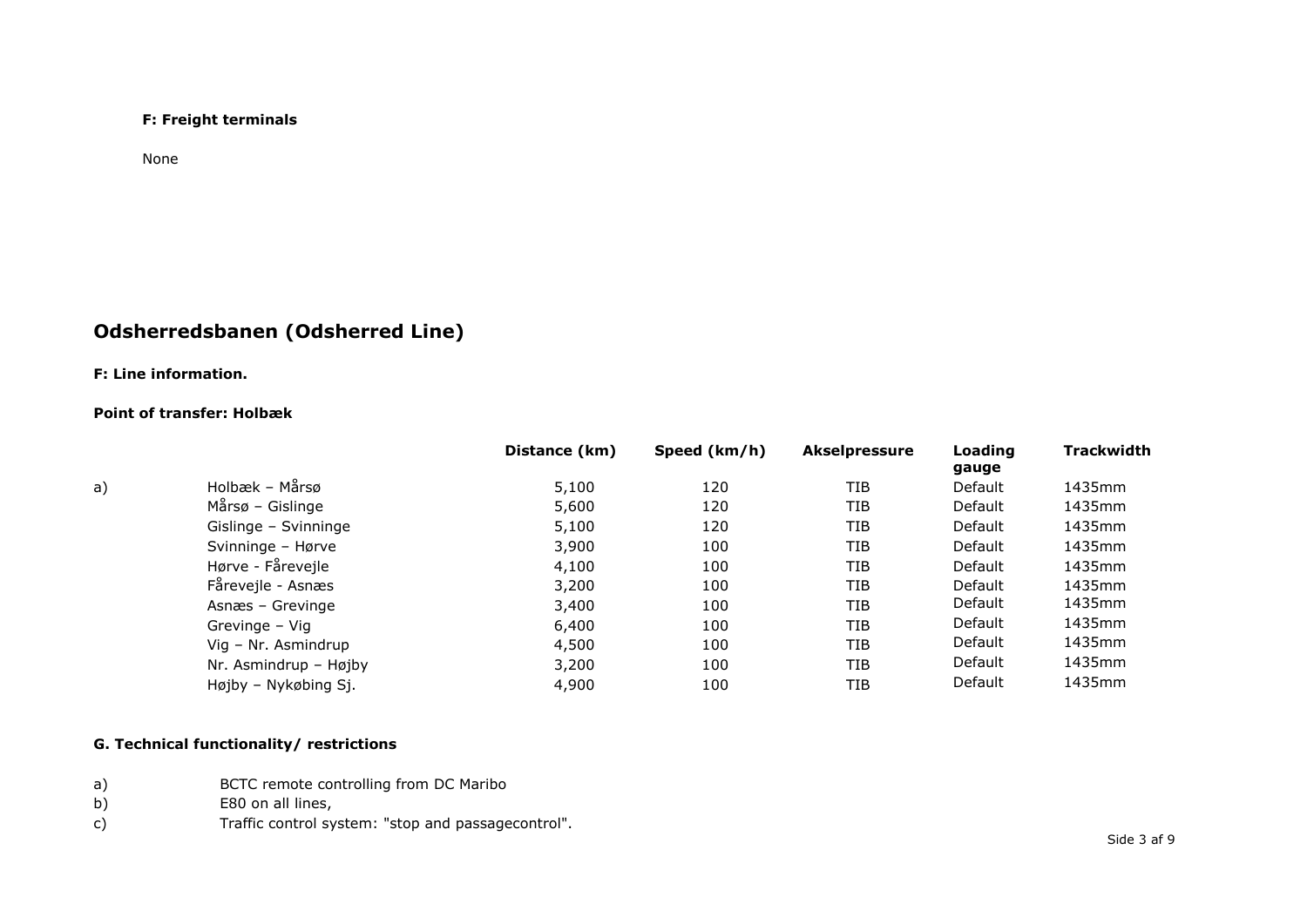| d) | Radio: GSM-R                                                 |
|----|--------------------------------------------------------------|
| e) | Exceptionel transports: ET                                   |
|    | Dangerous goods: The infrastructure is not open to dangerous |
| f) | goods                                                        |
| g) | Environmental restrictions: None                             |
| h) | Expected infrastrukture works: None in 2016/2017             |

### **H: Stations**

|               | Km     | No. of<br>platforms | <b>Platformdimension</b><br>(cm) | Platformlength Passagerinfo<br>(m) |                    | <b>Ticketsales</b> | Lifts |
|---------------|--------|---------------------|----------------------------------|------------------------------------|--------------------|--------------------|-------|
| Mårsø         | 5,100  | 0                   |                                  |                                    |                    |                    |       |
| Gislinge      | 10,700 | $\overline{2}$      | <b>Track 1: 35</b>               | Track 1: 120                       | Speaker/infoscreen | <b>No</b>          | No    |
|               |        |                     | <b>Track 2: 35</b>               | Track 2: 120                       |                    |                    |       |
| Svinninge     | 15,800 | $\overline{2}$      | <b>Track 1: 35</b>               | Track 1: 146                       | Speaker/infoscreen | <b>No</b>          | No    |
|               |        |                     | <b>Track 2: 35</b>               | <b>Track 2: 88</b>                 |                    |                    |       |
| Hørve         | 19,700 | $\overline{2}$      | Track 1: 35                      | Track 1: 120                       | Speaker/infoscreen | No                 | No    |
|               |        |                     | <b>Track 2: 35</b>               | Track 2: 120                       |                    |                    |       |
| Fårevejle     | 23,800 | $\overline{2}$      | <b>Track 1: 35</b>               | Track 1: 118                       | Speaker/infoscreen | No                 | No    |
|               |        |                     | <b>Track 2: 35</b>               | <b>Track 2: 52</b>                 |                    |                    |       |
| Asnæs         | 27,000 | $\overline{2}$      | <b>Track 1: 35</b>               | Track 1: 126                       | Speaker/infoscreen | No                 | No    |
|               |        |                     | <b>Track 2: 35</b>               | Track 2: 116                       |                    |                    |       |
| Grevinge      | 30,400 | $\overline{2}$      | Track 1: 35                      | Track 1: 120                       | Speaker/infoscreen | No                 | No    |
|               |        |                     | <b>Track 2: 35</b>               | Track 2: 120                       |                    |                    |       |
| Vig           | 36,800 | $\overline{2}$      | Track 1: 35                      | Track 1: 120                       | Speaker/infoscreen | No                 | No    |
|               |        |                     | Track 2: 35                      | Track 2: 120                       |                    |                    |       |
| Nr. Asmindrup | 41,300 | $\overline{2}$      | <b>Track 1: 35</b>               | Track 1: 106                       | Speaker/infoscreen | No                 | No    |
|               |        |                     | <b>Track 2: 35</b>               | Track 2: 110                       |                    |                    |       |
| Højby         | 44,500 | $\overline{2}$      | <b>Track 1: 35</b>               | Track 1: 166                       | Speaker/infoscreen | <b>No</b>          | No    |
|               |        |                     | <b>Track 2: 35</b>               | Track 2: 166                       |                    |                    |       |
| Nykøbing Sj.  | 49,400 | $\overline{2}$      | <b>Track 1: 35</b>               | Track 1: 120                       | Speaker/infoscreen | No                 | No    |
|               |        |                     | <b>Track 2: 35</b>               | Track 2: 166                       |                    |                    |       |

## **I: Trainforsyningsanlæg**

|        | Water | Electricity |
|--------|-------|-------------|
| Holbæk | Yes   | Yes         |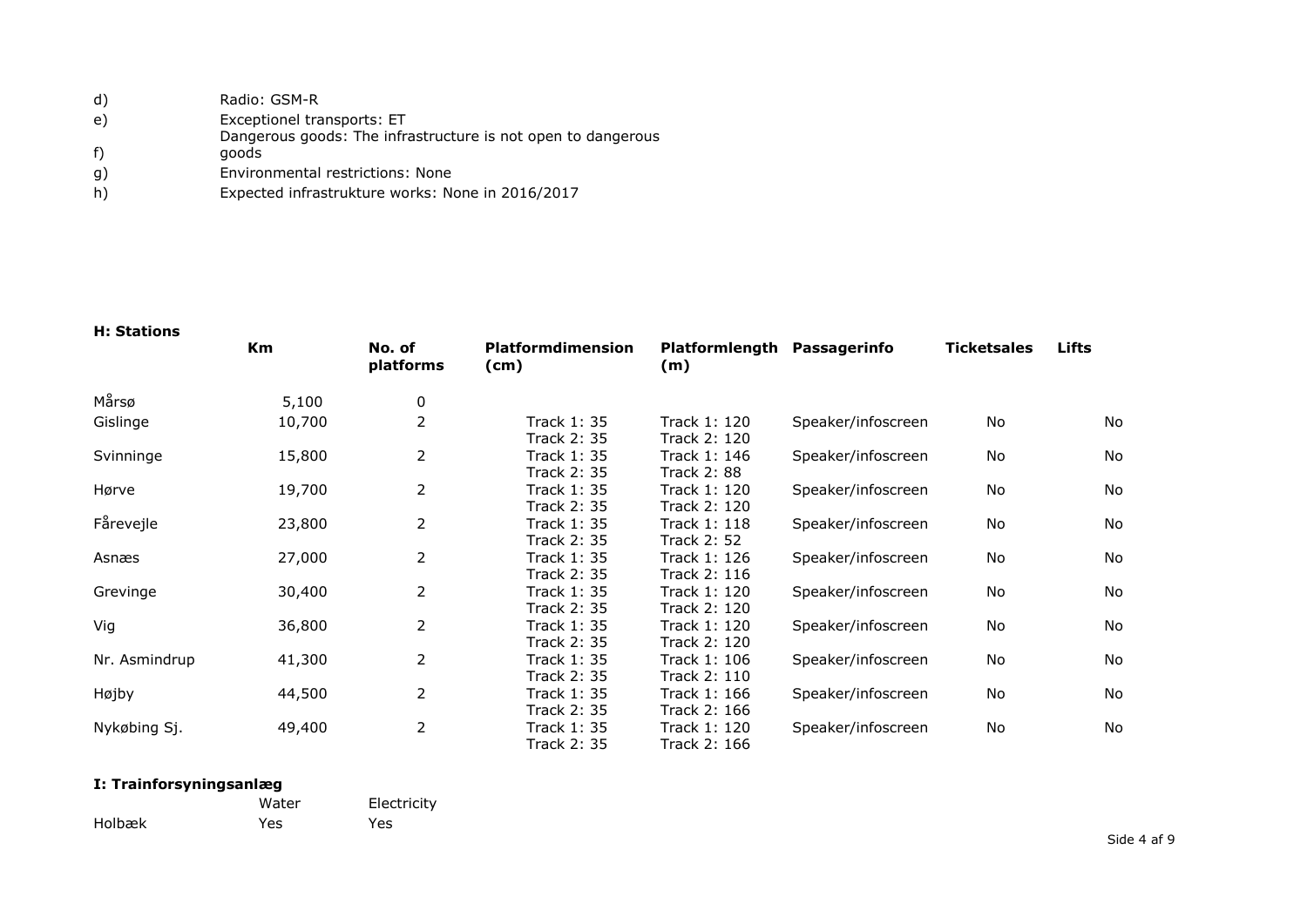| Mårsø         | N <sub>o</sub> | No  |
|---------------|----------------|-----|
| Gislinge      | No             | No  |
| Svinninge     | No             | No  |
| Hørve         | No             | No  |
| Fårevejle     | No             | No  |
| Asnæs         | No             | No  |
| Grevinge      | No             | No  |
| Vig           | No             | No  |
| Nr. Asmindrup | No             | No  |
| Højby         | No             | No  |
| Nykøbing Sj.  | No             | Yes |

## **J: Freight terminals**

None

# **Tølløsebanen (Tølløse Line)**

## **K: Line information**

### **Point of transfer: Slagelse and Tølløse**

|    |                              | Distance (km) | Speed (km/t) | <b>Axelpressure</b> | Loading<br>gauge | <b>Trackwidth</b> |
|----|------------------------------|---------------|--------------|---------------------|------------------|-------------------|
| a) | Slagelse – Havrebjerg        | 6,200         | 120          | Jf. TIB             | Default          | 1435mm            |
|    | Havrebjerg - Høng            | 6,600         | 120          | Jf. TIB             | Default          | 1435mm            |
|    | Høng – Ruds Vedby            | 7,200         | 75           | Jf. TIB             | Default          | 1435mm            |
|    | Ruds Vedby - Skellebjerg     | 4,700         | 75/120       | Jf. TIB             | Default          | 1435mm            |
|    | Skellebjerg - Dianalund      | 3,300         | 120          | Jf. TIB             | Default          | 1435mm            |
|    | Dianalund - Stenlille        | 6,000         | 120          | Jf. TIB             | Default          | 1435mm            |
|    | Stenlille - St. Merløse      | 7,700         | 120          | Jf. TIB             | Default          | 1435mm            |
|    | St. Merløse - Kr. Eskilstrup | 4,900         | 120          | Jf. TIB             | Default          | 1435mm            |
|    | Kr. Eskilstrup - Tølløse     | 4,200         | 120          | Jf. TIB             | Default          | 1435mm            |

### **L: Technical functionality/ restrictions**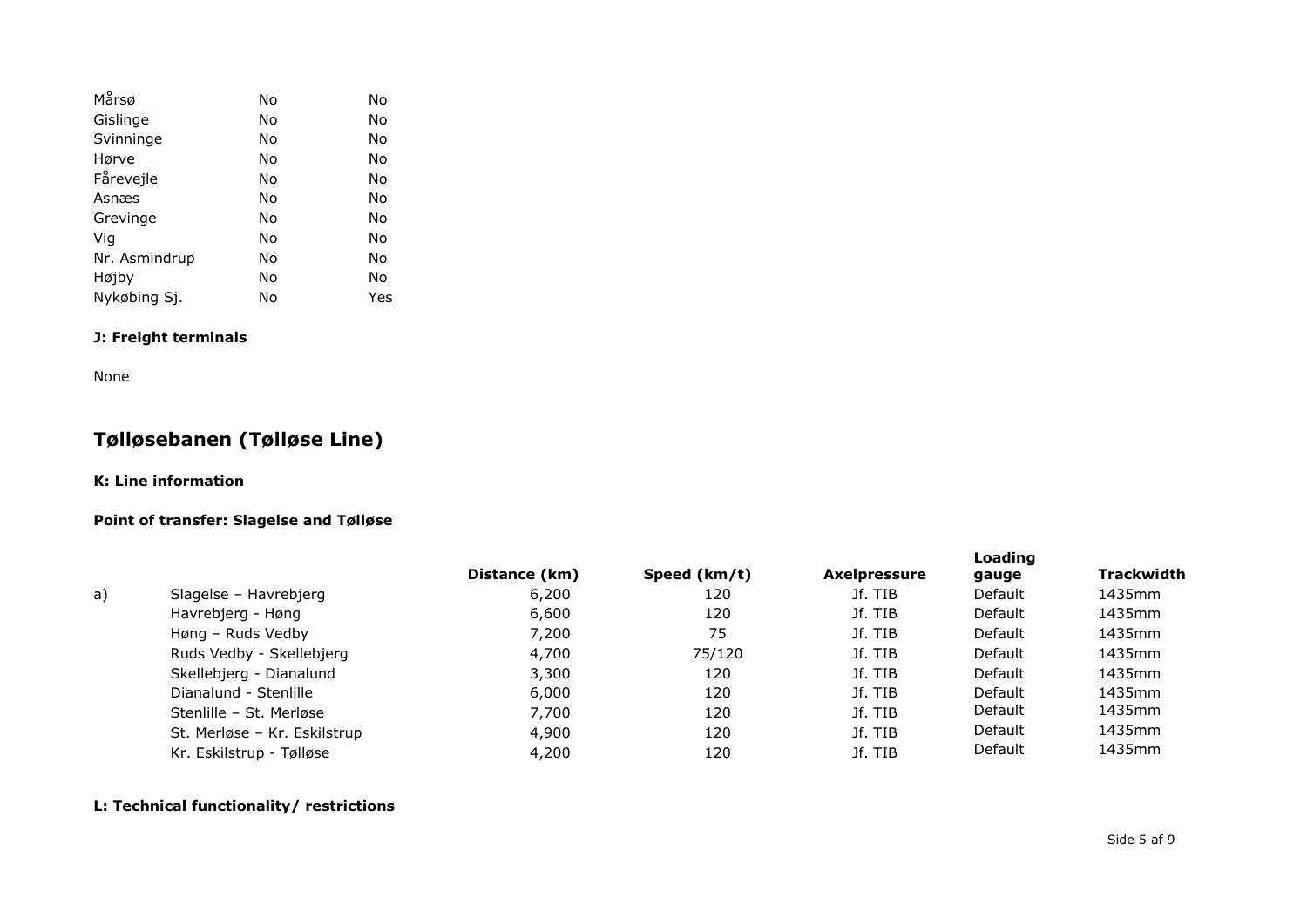| a) | BCTC remote controlling from DC Maribo |
|----|----------------------------------------|
| b) | E80 on all lines                       |

- c) Traffic control system: "stop and passagecontrol".
- d) Trainradio: GSM-R
- e) Exceptionel transports: ET
- f) Dangerous goods: The infrastructure is not open to dangerous goods
- g) Environmental restrictions: None
- h) Expected infrastructure works: None in 2016/2017

### **M: Stations**

|                | <b>Km</b>    | No. of<br>platforms | <b>Platformdimension</b><br>(cm)         | Platformlength Passagerinfo<br>(m)       |                    | Ticketsales | <b>Lifts</b> |
|----------------|--------------|---------------------|------------------------------------------|------------------------------------------|--------------------|-------------|--------------|
| Slagelse       | 0,000        |                     |                                          |                                          | Speaker/infoscreen | Yes         | Yes          |
| Havrebjerg     | 6,200        | 0                   |                                          |                                          |                    | No.         | No.          |
| Høng           | 0,000/12,800 | 2                   | Track 1: 35<br>Track 2: 35               | Track 1: 104<br><b>Track 2: 84</b>       | Speaker/infoscreen | No          | <b>No</b>    |
| Ruds Vedby     | 7,200        | $\overline{2}$      | Track 1: 35<br>Track 2: 35               | <b>Track 1: 80</b><br><b>Track 2: 80</b> | Speaker/infoscreen | No          | No.          |
| Skellebjerg    | 12,0         | 2                   | Track 1: 35<br><b>Track 2: 35</b>        | Track 1: 64<br><b>Track 2: 68</b>        | Speaker/infoscreen | No          | No.          |
| Dianalund      | 15,200       | 2                   | <b>Track 1: 35</b><br><b>Track 2: 35</b> | <b>Track 1: 82</b><br><b>Track 2: 80</b> | Speaker/infoscreen | No          | No.          |
| Stenlille      | 21,200       | $\overline{2}$      | Track 1: 35<br><b>Track 2: 35</b>        | Track 1: 70<br><b>Track 2: 76</b>        | Speaker/infoscreen | No          | <b>No</b>    |
| St. Merløse    | 28,900       | 2                   | Track 1: 35<br><b>Track 2: 35</b>        | Track 1: 74<br><b>Track 2: 74</b>        | Speaker/infoscreen | No          | No.          |
| Kr. Eskilstrup | 33,800       | 2                   | <b>Track 1: 35</b><br><b>Track 2: 35</b> | <b>Track 1: 94</b><br><b>Track 2: 70</b> | Speaker/infoscreen | No          | <b>No</b>    |
| Tølløse        | 38,000       |                     | Track 0: 55                              | Track 0: 100                             | Speaker/infoscreen | No          | No.          |

#### **N: Service terminals**

|            | Water | Electricity |
|------------|-------|-------------|
| Slagelse   | No    | Yes         |
| Havrebjerg | No    | No          |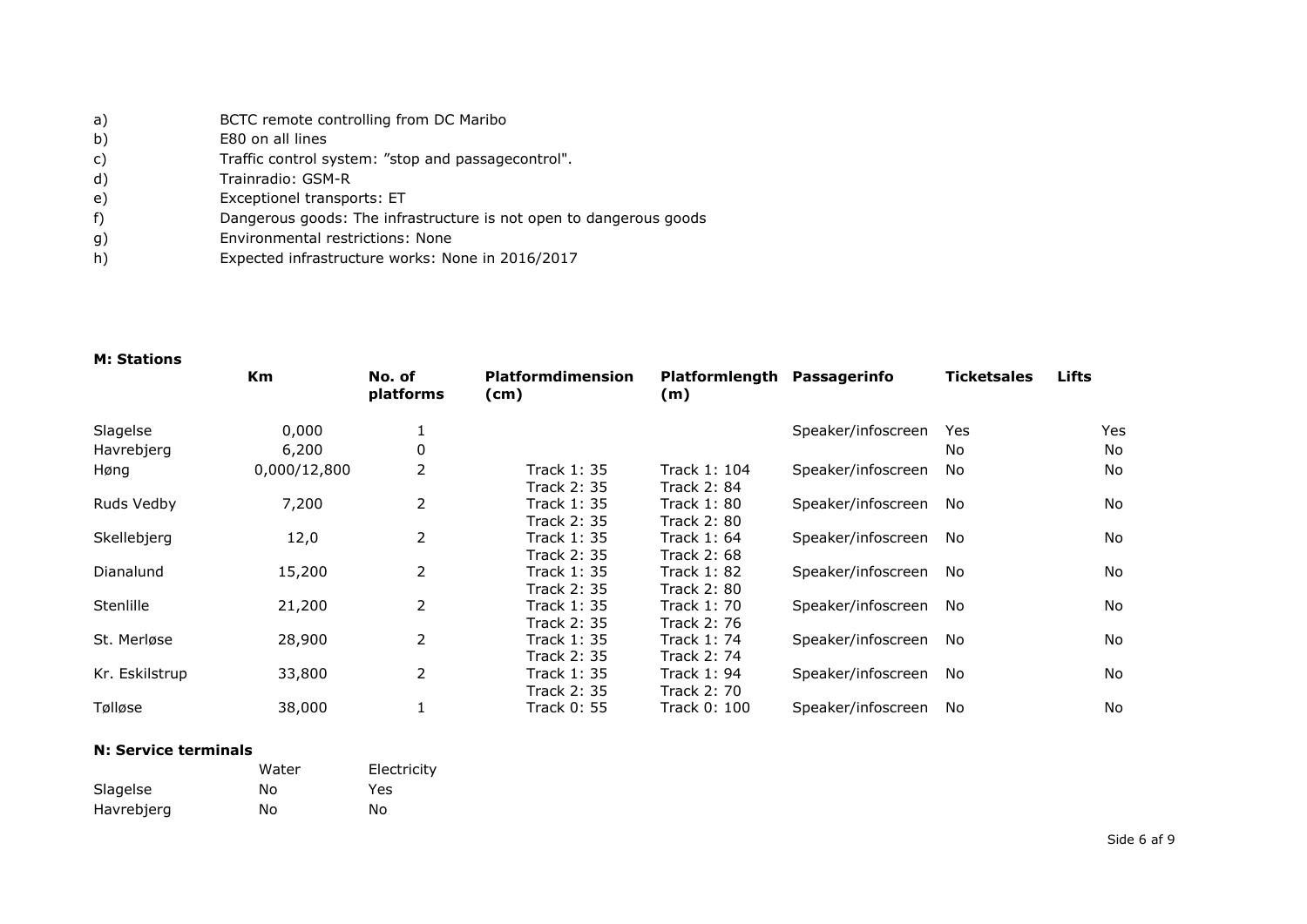| Høng           | No  | No  |
|----------------|-----|-----|
| Ruds Vedby     | No  | No  |
| Skellebjerg    | No  | No  |
| Dianalund      | No  | No  |
| Stenlille      | No  | No  |
| St. Merløse    | No  | No  |
| Kr. Eskilstrup | No  | No  |
| Tølløse        | Yes | Yes |

## **O: Freight terminals**

None

# **Østbanen (East Line)**

## **P: Line information**

## **Point of transfer: Køge**

|    |                            | Distance (km) | Speed (km/t) | <b>Axelpressure</b> | Loading<br>gauge | <b>Trackwidth</b> |
|----|----------------------------|---------------|--------------|---------------------|------------------|-------------------|
| a) | Køge – Egøje               | 3,200         | 100          | Jf. TIB             | Default          | 1435mm            |
|    | Egøje – Vallø              | 2,700         | 100          | Jf. TIB             | Default          | 1435mm            |
|    | Vallø – Grubberholm        | 2,300         | 100          | Jf. TIB             | <b>Default</b>   | 1435mm            |
|    | Grubberholm - Hårlev       | 3,900         | 100          | Jf. TIB             | Default          | 1435mm            |
|    | Hårlev – Karise            | 5,400         | 100          | Jf. TIB             | Default          | 1435mm            |
|    | Karise - Faxe Syd          | 9,100         | 100          | Jf. TIB             | Default          | 1435mm            |
|    | Faxe Syd - Faxe Ladeplads  | 3,200         | 100          | Jf. TIB             | Default          | 1435mm            |
|    | Hårlev - Klippinge         | 5,600         | 100          | Jf. TIB             | Default          | 1435mm            |
|    | Klippinge - Store Heddinge | 5,700         | 100          | Jf. TIB             | Default          | 1435mm            |
|    | St. Heddinge - Rødvig      | 6,300         | 100          | Jf. TIB             | Default          | 1435mm            |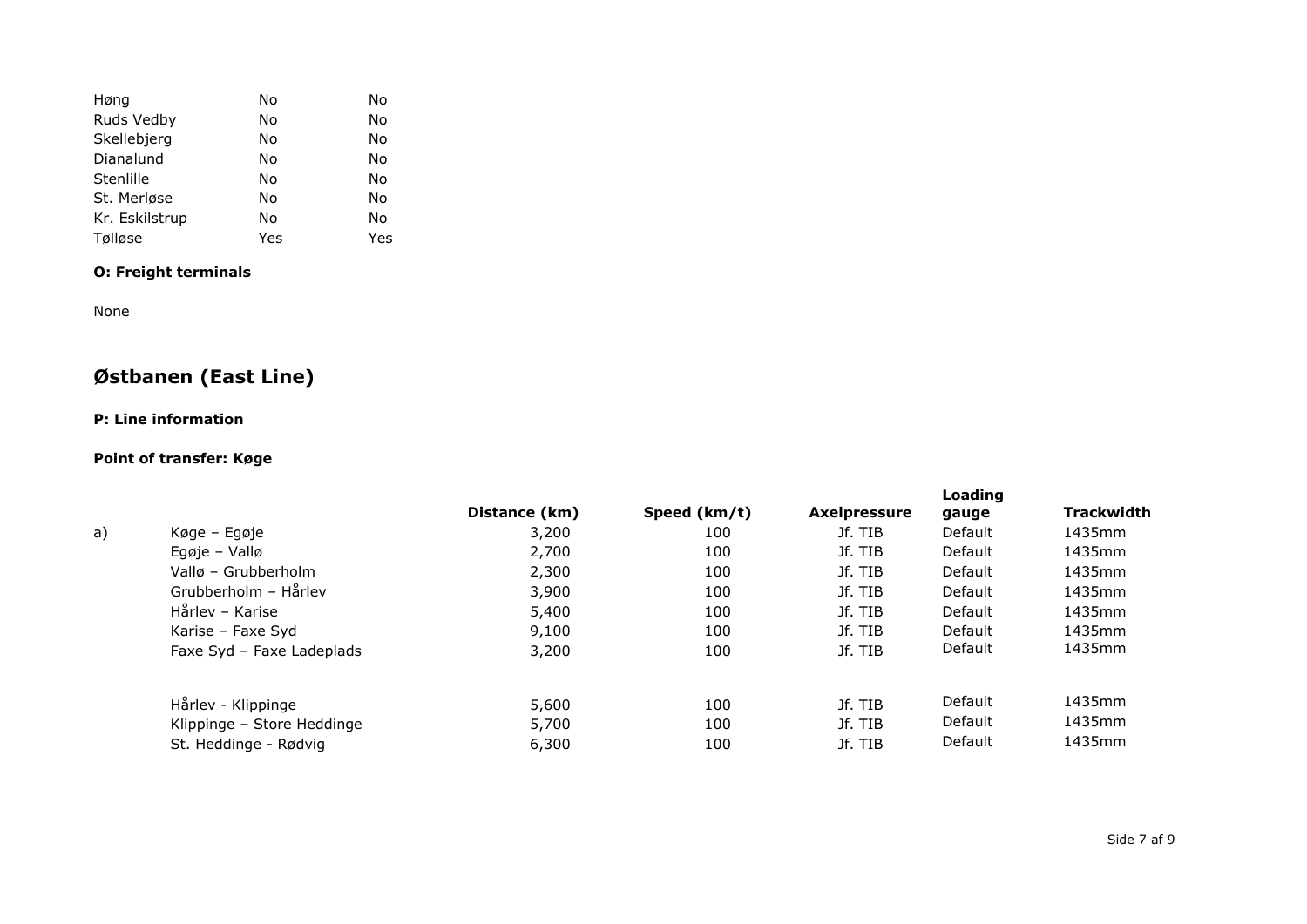### **Q: Technical functionality/ restrictions**

- a) BCTC remote controlling from DC Maribo
- b) E80 on all lines
- c) Traffic control system: "stop and passagecontrol".
- d) Trainradio: GSM-R
- e) Exceptionel transports: ET
- f) Dangerous goods: The infrastructure is not open to dangerous goods
- g) Environmental restrictions: None
- h) Expected infrastructure works: None in 2016/2017

|                | Km     | No. of<br>platforms | <b>Platformdimension</b><br>(cm) | Platformlength Passagerinfo<br>(m) |                    | <b>Ticketsales</b> | Lifts |
|----------------|--------|---------------------|----------------------------------|------------------------------------|--------------------|--------------------|-------|
| Køge           | 2,900  |                     |                                  |                                    |                    |                    |       |
| Egøje          | 3,200  | $\overline{2}$      | Track 1: 55                      | Track 1: 90                        | Speaker/infoscreen | No                 | No    |
|                |        |                     | Track 2: 55                      | Track 2: 90                        |                    |                    |       |
| Vallø          | 5,900  | $\overline{2}$      | Track 1: 55                      | Track 1: 102                       | Speaker/infoscreen | No.                | No    |
|                |        |                     | Track 2: 55                      | Track 2: 102                       |                    |                    |       |
| Grubberholm    | 8,200  | $\overline{2}$      | Track 1: 55                      | Track 1: 75                        | Speaker/infoscreen | No.                | No    |
|                |        |                     | Track 2: 55                      | Track 2: 75                        |                    |                    |       |
| Hårlev         | 12,100 | 3                   | Track 1: 55                      | Track 1: 102                       | Speaker/infoscreen | No                 | No    |
|                |        |                     | Track 2: 55                      | Track 2: 78                        |                    |                    |       |
|                |        |                     |                                  | Track 3: 78                        |                    |                    |       |
| Karise         | 17,500 | $\overline{2}$      | <b>Track 1: 55</b>               | Track 1: 82                        | Speaker/infoscreen | No                 | No    |
|                |        |                     | Track 2: 55                      | <b>Track 2: 82</b>                 |                    |                    |       |
| Faxe Syd       | 26,600 |                     | Track 1: 55                      | Track 1: 80                        | Speaker/infoscreen | No                 | No    |
| Faxe Ladeplads | 29,800 | $\mathbf{1}$        | Track 1: 55                      | Track 1: 92                        | Speaker/infoscreen | No                 | No    |
| Klippinge      | 6,500  | $\overline{2}$      | Track 1: 55                      | Track 1: 84                        | Speaker/infoscreen | No                 | No    |
|                |        |                     | <b>Track 2: 55</b>               | <b>Track 2: 84</b>                 |                    |                    |       |
| Store Heddinge | 12,200 | $\overline{2}$      | Track 1: 55                      | Track 1: 80                        | Speaker/infoscreen | No                 | No    |
|                |        |                     | <b>Track 2: 55</b>               | Track 2: 80                        |                    |                    |       |
| Rødvig         | 18,500 |                     | Track 1: 26                      | Track 1: 42                        | Speaker/infoscreen | No                 | No    |
|                |        |                     |                                  |                                    |                    |                    |       |